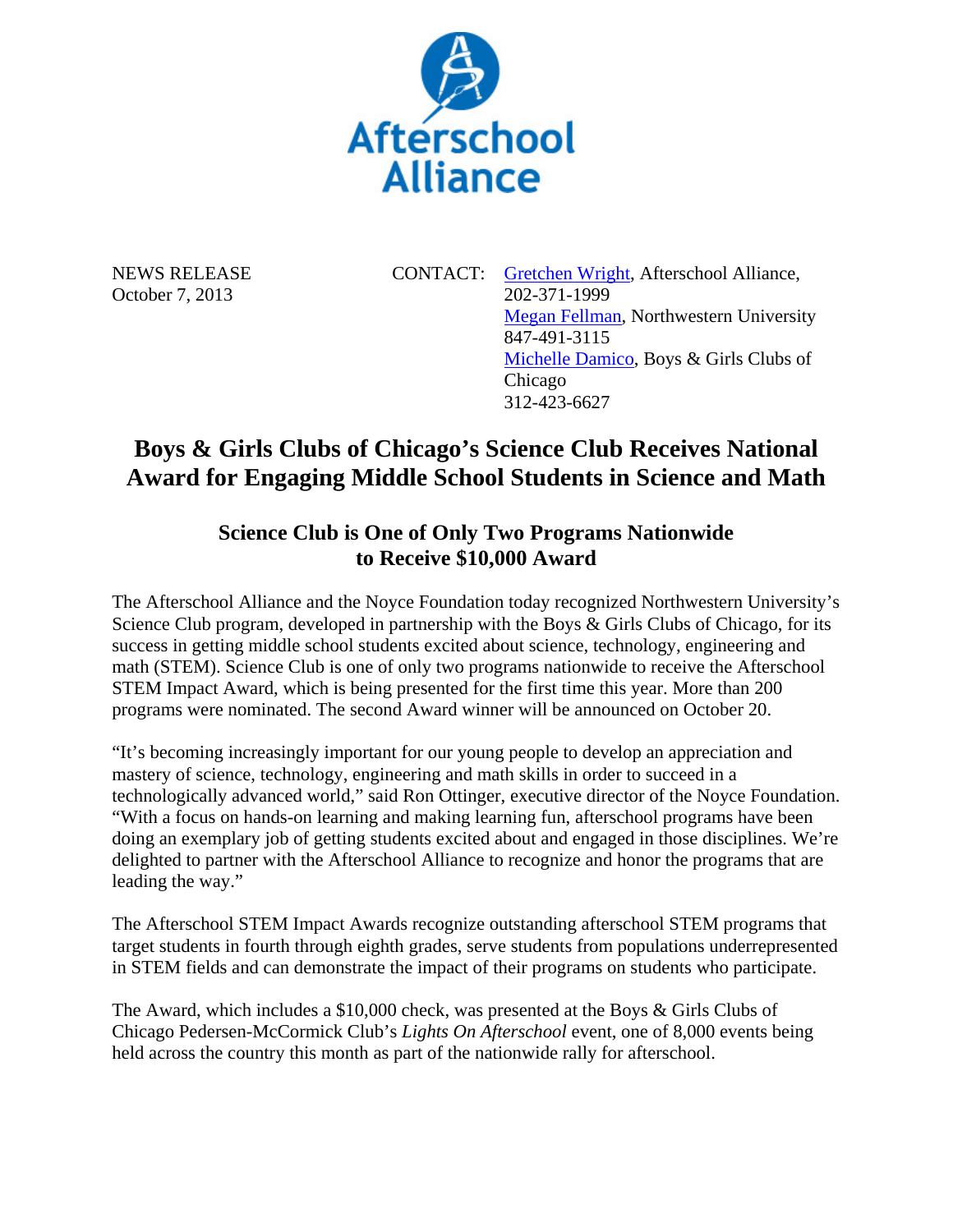"The Boys & Girls Clubs of Chicago is proud of our partnership with Northwestern University. We are delighted that our collaborative efforts are being recognized by the inaugural Afterschool STEM IMPACT Award," said Boys & Girls Clubs of Chicago President and CEO James Keane. "*Lights On Afterschool*, as well as all our Science Club partners, understand that creativity and innovation is needed to attract youth to STEM careers. Science Club is proof that science, technology, engineering and math can be fun and fulfilling, if presented to youth in ways that impact their lives."

Science Club is a mentor-based afterschool program that integrates community expertise from the Boys & Girls Clubs of Chicago, dedicated teachers from Chicago Public Schools and engaging scientist mentors from Northwestern University to form a powerful educational team. Mentors and youth work together in small groups on hands-on science experiments every week throughout the academic year. Science Club is made possible by a Science Education Partnership Award from the National Institutes of Health.

"It's extremely gratifying to see kids and scientists working together each and every week," said Michael Kennedy, Science Club creator and director of Northwestern's Science in Society initiative, a science outreach and public engagement office. "Not only are kids' eyes opened to the science and health career options before them, but they also learn the critical thinking and evidence-based reasoning skills important for future academic success."

Sandra Ansong, a freshman in the nursing program at Northern Illinois University and 2013 finalist in the Boys & Girls Clubs Youth of the Year Awards, cited her participation in the Pedersen-McCormick Science Club as important preparation for her high school science courses. In her Youth of the Year essay, Ansong thanked Science Club mentors for their personal interest in her academic success, and providing exposure to real-life career experiences.

"There's no substitute for learning by doing, and that's part of what makes afterschool programs such great places to learn about science, technology, engineering and math," said Afterschool Alliance Executive Director Jodi Grant. "We're very excited to work with the Noyce Foundation to present the new Afterschool STEM Impact Awards to recognize programs that are doing an outstanding job of teaching kids about the sciences and math."

Pedersen-McCormick Science Club Open House: A *Lights On Afterschool* Event, included the opportunity to see Science Club and other Boys & Girls Clubs programs in action. Science Club takes place in a dedicated lab facility at the club, giving club members the opportunity to conduct experiments and learn STEM skills in an authentic research facility. Students in the program worked with their Northwestern scientist mentors on Science Fair projects during the open house.

The Afterschool Alliance organizes *Lights On Afterschool* to draw attention to the many ways afterschool programs support students by offering them opportunities to learn new things – such as robotics, Tae Kwon Do and art – and discover new skills. The events give youth a chance to showcase the skills they learn and talents they develop at their afterschool programs and to send the message that millions more kids need quality afterschool programs. This year, more than a